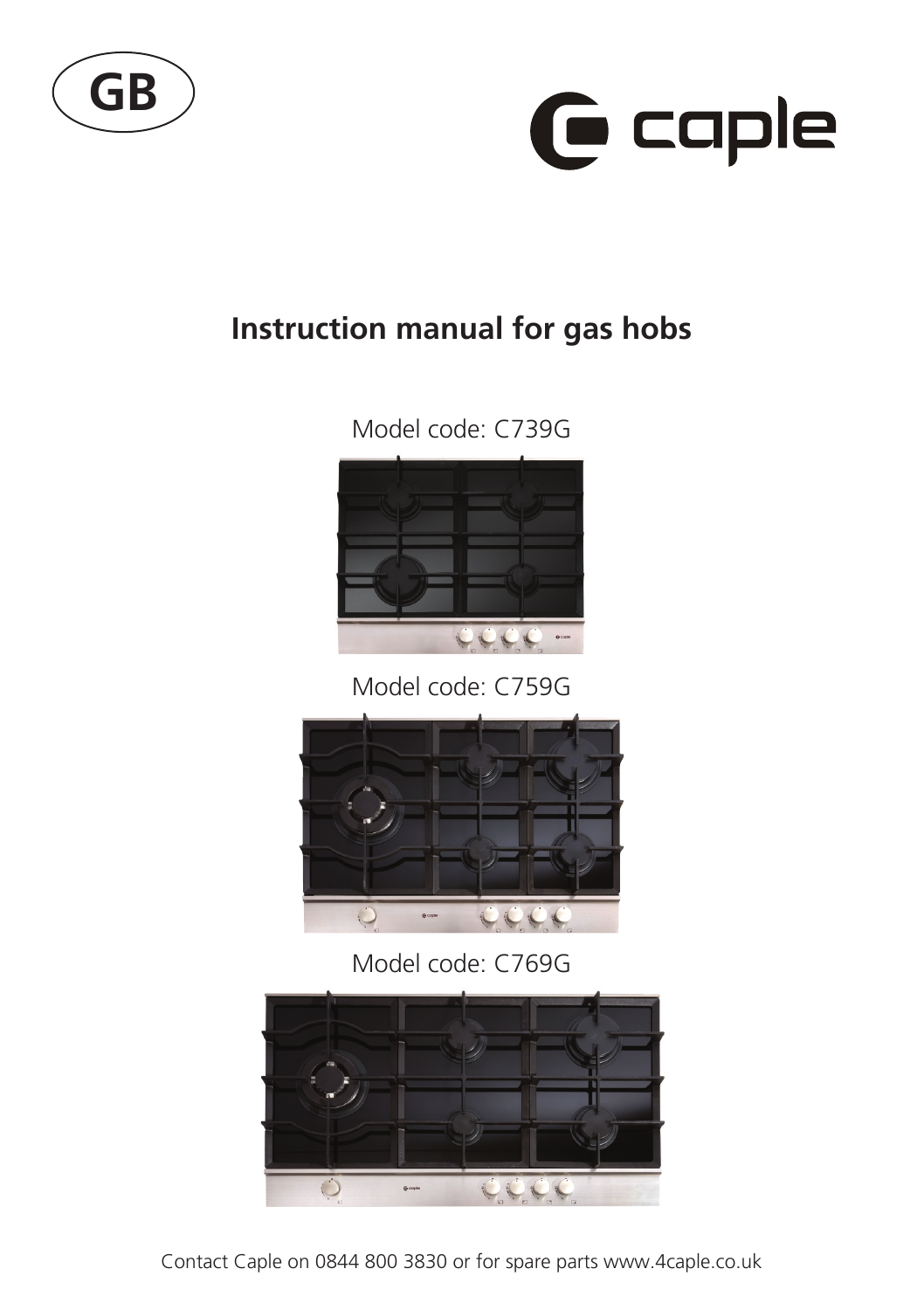#### **Dear Customer,**

We thank you and congratulate you on granting us your preference, by purchasing one of our products. We are sure that this new appliance, manufactured with quality materials, will meet your requirements in the best possible way.

The use of this new equipment is easy. However, we invite you to read this booklet carefully, before installing and using the appliance.

This booklet gives the right information on the installation, use and maintenance, as well as useful advice.

#### *THE MANUFACTURER*

# **GENERAL NOTICE**



**We invite you to read this instruction booklet carefully, before installing and using the equipment. It is very important that you keep this booklet together with the equipment for any future consultation.**

**If this equipment should be sold or transferred to another person, make sure that the new user receives the booklet, so that he can learn how to operate the appliance and read the corresponding notice.**

**This is a Class 3 appliance.**

| This appliance complies with the following Directives: |               |                   |                                                 |  |  |  |
|--------------------------------------------------------|---------------|-------------------|-------------------------------------------------|--|--|--|
| <b>EEC 209/142/CE</b>                                  | (Gas)         |                   | EEC 2004/108/CE (Electromagnetic Compatibility) |  |  |  |
| <b>EEC 2006/95/CE</b>                                  | (Low Voltage) | <b>EEC 89/109</b> | (Contact with foods)                            |  |  |  |

- The installation must be carried out by experienced and qualified personnel, in conformity with the regulations in force.
- This appliance is not intended for use by person (including children) with reduced physical, sensory or mental capabilities, or lack of experience and knowledge, unless they have been given supervision or instruction cencerning use of the appliance by a person responsible for their safety.
- Children should be supervised to ensure that they do not play with the appliance.
- While the appliance is running, watch the children and make sure they neither stay near the equipment, nor touch the surfaces that have not cooled down completely.
- Before powering the equipment, check that it is properly adjusted for the type of gas at disposal (see the "installation" paragraph).
- Before carrying out the maintenance or cleaning the equipment, cut power supply off and make it cool down.
- Make sure that air circulates around the gas equipment. Insufficient ventilation produces a lack of oxygen.In case of an intense or prolonged use of the equipment, it may be necessary to improve aeration, for example by opening a window or increasing the mechanical suction power, if it exists.
- The products of combustion must be discharged outside through a suction hood or an electric fan (see the "installation" paragraph).
- For any possible operation or modification, apply to an authorized Technical Assistance Centre and demand original spare parts.

#### **WARNING:**

**The product label, with the serial number, is sticked under the hob.**

*The manufacturer refuses all responsibility for possible damages to things or people, resulting from a wrong installation or from an improper, incorrect or unreasonable use of this equipment.*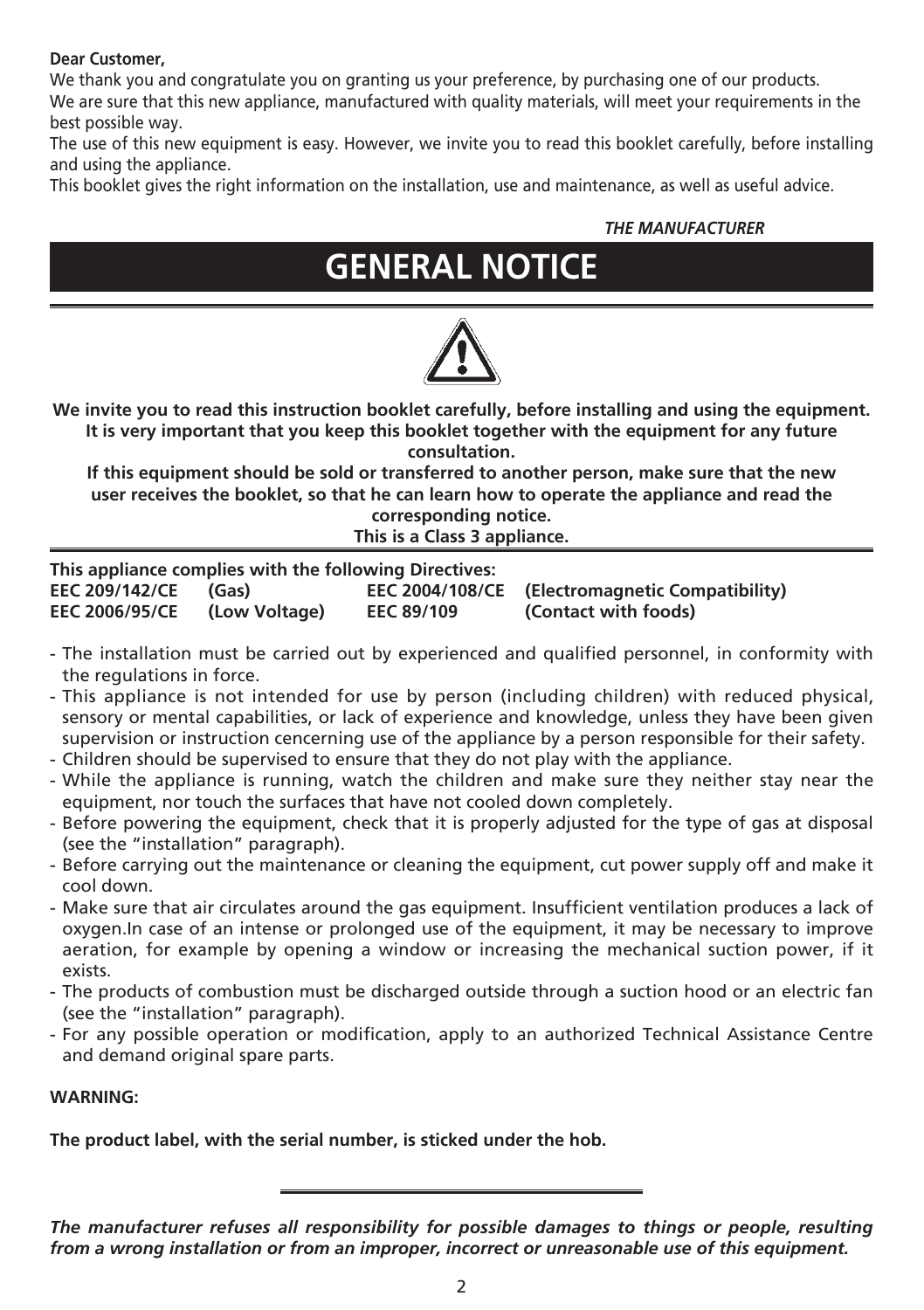## **DESCRIPTION HOBS**

**MODEL: C739G**



**MODEL: C759G**



**MODEL: C769G**



| 1 Rapid burner            | 3000 W |
|---------------------------|--------|
| 2 Semi-rapid burner       | 1750 W |
| 3 Auxiliary burner        | 1000 W |
| 4 Triple ring burner      | 3800 W |
| 8 Control knob for burner |        |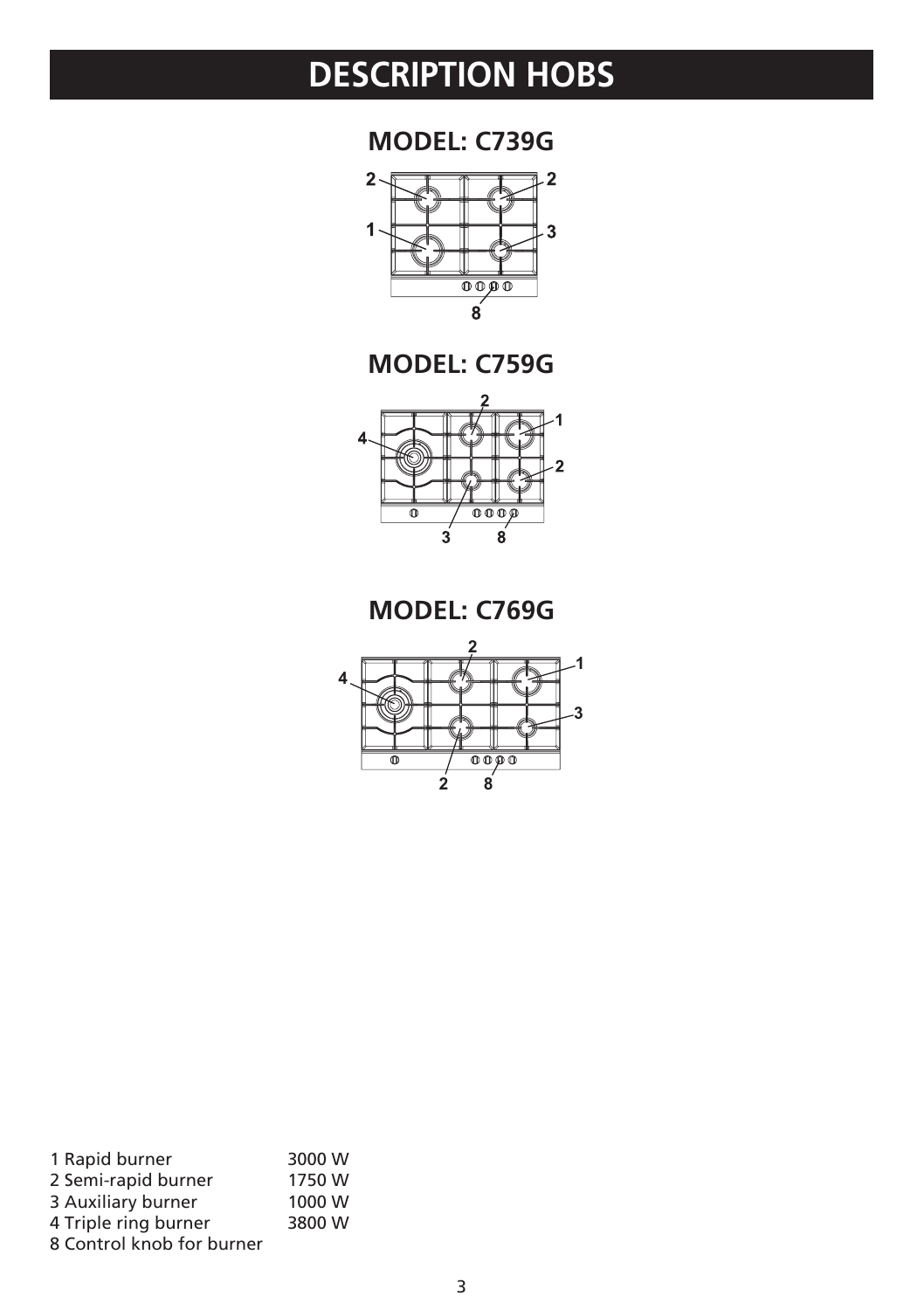## **INSTRUCTIONS FOR THE USER**



**It is necessary that all the operations regarding the installation, adjustment and adaptation to the type of gas available are carried out by qualified personnel, in conformity with the regulations in force.**

**The specific instructions are described in the booklet section intended for the installer.**

### **USING THE BURNERS**

The symbols silk-screen printed on the side of the knob indicate the correspondence between the knob and the burner.

#### **Start-up without valves**

Turn the corresponding knob anticlockwise up to the maximum position (large flame, fig. 1) and press the knob.

#### **Automatic start-up with valves**

Turn the corresponding knob anticlockwise up to the maximum position (large flame, fig.1) and press the knob.

#### **Once the burner has been started up, keep the knob pressed for about 6 seconds.**

#### **Using the burners**

In order to obtain the maximum yield without waste of gas, it is important that the diameter of the pot is suitable for the burner potential (see the following table), so as to avoid that the flame goes out of the pot bottom (fig. 2).

Use the maximum capacity to quickly make the liquids reach the boiling temperature, and the reduced capacity to heat food or maintain boiling.

All of the operating positions must be chosen between the maximum and the minimum ones, never between the minimum position and the closing point. The gas supply can be interrupted by turning the knob lockwise up to the closing position.

If there is no power supply, it is possible to light the burners with matches, setting the knob to the startup point (large flame, fig.1).

| <b>Burners</b>     | Power (W) | Ø of pots    |  |  |
|--------------------|-----------|--------------|--|--|
| Auxiliary          | 1000      | 10 - 14 cm   |  |  |
| Semi-rapid         | 1750      | 16 - 18 cm   |  |  |
| Rapid              | 3000      | $20 - 22$ cm |  |  |
| <b>Triple Ring</b> | 3800      | 24 - 26 cm   |  |  |

#### **Notice**

- When the equipment is not working, always heck that the knobs are in the closing position (see fig.1).
- If the flame should blow out accidentally, the safety valve will automatically stop the gas supply, after a few seconds. To restore operation, set the knob to the lighting point (large flame, fig. 1) and press.
- While cooking with fat or oil, pay the utmost attention as these substances can catch fire when overheated.
- Do not use sprays near the appliance in operation.
- Do not place unstable or deformed pots on the burner, so as to prevent them from overturning or overflowing.
- Make sure that pot handles are placed properly.
- When the burner is started up, check that the flame is regular and, before taking pots away, always lower the flame or put it out.

### **CLEANING**

#### **Before any operation, disconnect the appliance from the electric grid. Don't use a steam cleaner for the cleaning the hob**

It is advisable to clean the appliance when it is cold.

#### **Aluminium parts**

The aluminium parts must be washed with a sponge and soapy water or with a light detergent. Do not use abrasive or corrosive products.

Do not leave substances, such as lemon or tomato juice, salt water, vinegar, coffee and milk on the enamelled surfaces for a long time.

#### **Stainless steel and aluminium parts**

Stainless steel and aluminium parts can be stained if it remains in contact with highly calcareous water or aggressive detergents for an extended period of time.

The stainless steel and the aluminium parts should also be cleaned with soapy water and then dried with a soft cloth.

#### **Burners and racks**

These parts can be removed to make cleaning easier. The burners must be washed with a sponge and soapy water or with a light detergent, wiped well and placed in their housing perfectly. Make sure that the flame-dividing ducts are not clogged. Check that the feeler of the safety valve and the startup electrode are always perfectly cleaned, so as to ensure an optimum operation.

The racks can be washed in the dishwasher.

#### **Gas taps**

The possible lubrication of the taps must be carried out by specialized personnel, exclusively.

**In case of hardening or malfunctions in the gas taps, apply to the Customer Service.**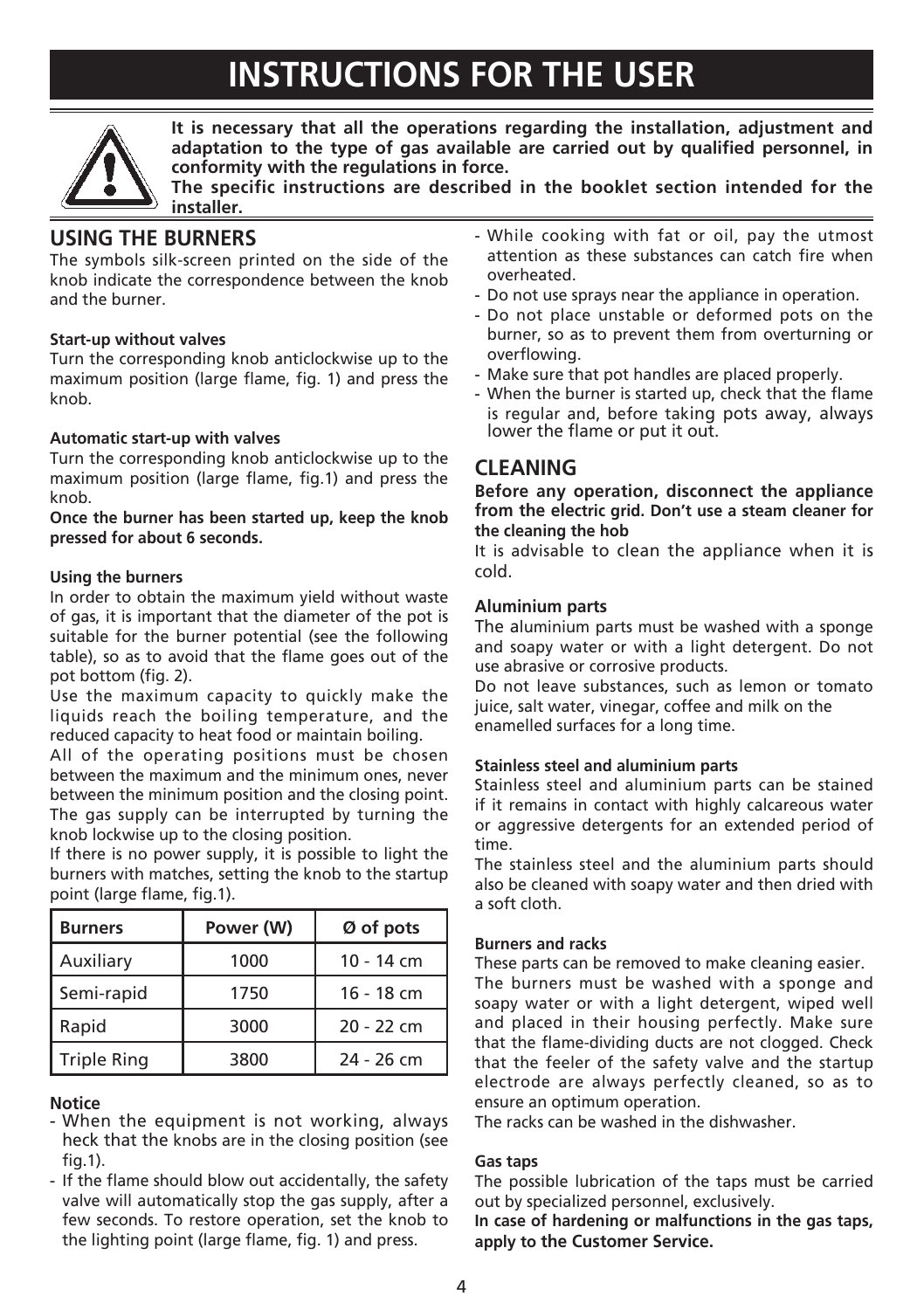## **INSTRUCTIONS FOR THE INSTALLER**



#### **IMPORTANT NOTICE:**

#### **THE OPERATIONS INDICATED BELOW MUST BE FOLLOWED BY QUALIFIED PERSONNEL EXCLUSIVELY, IN CONFORMITY WITH THE REGULATIONS IN FORCE. THE MANUFACTURING FIRM REFUSES ALL RESPONSIBILITY FOR DAMAGES TO PEOPLE, ANIMALS OR THINGS, RESULTING FROM THE FAILURE TO COMPLY WITH SUCH PROVISIONS.**

### **INSTALLATION**

#### **Installing the top**

The appliance is designed to be embedded into heat-resistant pieces of furniture.

The walls of the pieces of furniture must resist a temperature of 75°C besides the room one.

The equipment must not be installed near inflammable materials, such as curtains, cloths, etc. Make a hole in the top of the piece of furniture, with the dimensions indicated in fig. 3, at a distance of at least 50 mm from the appliance border to the adjacent walls.

| <b>MODEL</b> | $L$ (mm) | $P$ (mm) |  |
|--------------|----------|----------|--|
| C739G        | 560      | 480      |  |
| C759G        | 700      | 480      |  |
| C769G        | 860      | 480      |  |

Any possible wall unit over the cook-top must be placed at a distance of at least 760 mm from the top.

It is advisable to isolate the appliance from the piece of furniture below with a separator, leaving a depression space of at least 10 mm (fig. 4).

If the hob is going to be installed on the top of an oven, precautions must be taken to guarantee an installation in accordance with current accident prevention standards. Pay particular attention to the position of the electric cable and gas pipe: they must not touch any hot parts of the oven.

Moreover, if the hob is going to be installed on the top of a built in oven without forced cooling ventilation, proper air vents must be installed to guarantee an adequate ventilation, with the lower air entering with a cross section of at least 200cm<sup>2</sup>, and the higher air exiting with a cross section of at least 60 cm<sup>2</sup>.

#### **Fastening the top**

Every cook-top is equipped with a special washer. A set of hooks is also supplied for mounting the cook-top.

Depending on the type of mounting surface, the suitable type of mounting hook is supplied (hook A or hook B).

For the installation proceed as follows:

- Remove the racks and burners from the top.
- Turn the appliance upside down and lay the washer S along the external border (fig. 5).
- Introduce and place the cook-top in the hole made in the piece of furniture, then block it with the V screws of the fastening hooks G (fig. 6).

#### **Installation room**

This appliance is not provided with a device for exhausting the products of combustion. Therefore, it is necessary to discharge these smokes outside. The room where this appliance is installed must have a natural air inflow, so as to ensure a regular gas combustion and room ventilation the necessary air volume must not be lower than 20  $m<sup>3</sup>$ .

Air must come from permanent openings made on the room walls that communicate with the outside.The section of these openings shall correspond to at least 200  $cm<sup>2</sup>$ .

#### **FOR THE U.K. ONLY**

The room containing this hotplate should have an air supply in accordance with BS 5440: Part 2: 1989.

- All rooms require an openable window, or equivalent and some rooms will require a permanent vent a well.
- $-$  For room volumes up to 5 m<sup>3</sup> an air vent of 100cm<sup>2</sup> is required.
- For room volumes between 5  $\mathrm{m}^3$  and 10  $\mathrm{m}^3$  an air vent of 50  $cm<sup>2</sup>$  is required.
- If the room is greater than 5  $m<sup>3</sup>$  and has a door that opens directly to the outside, then no air vent is required.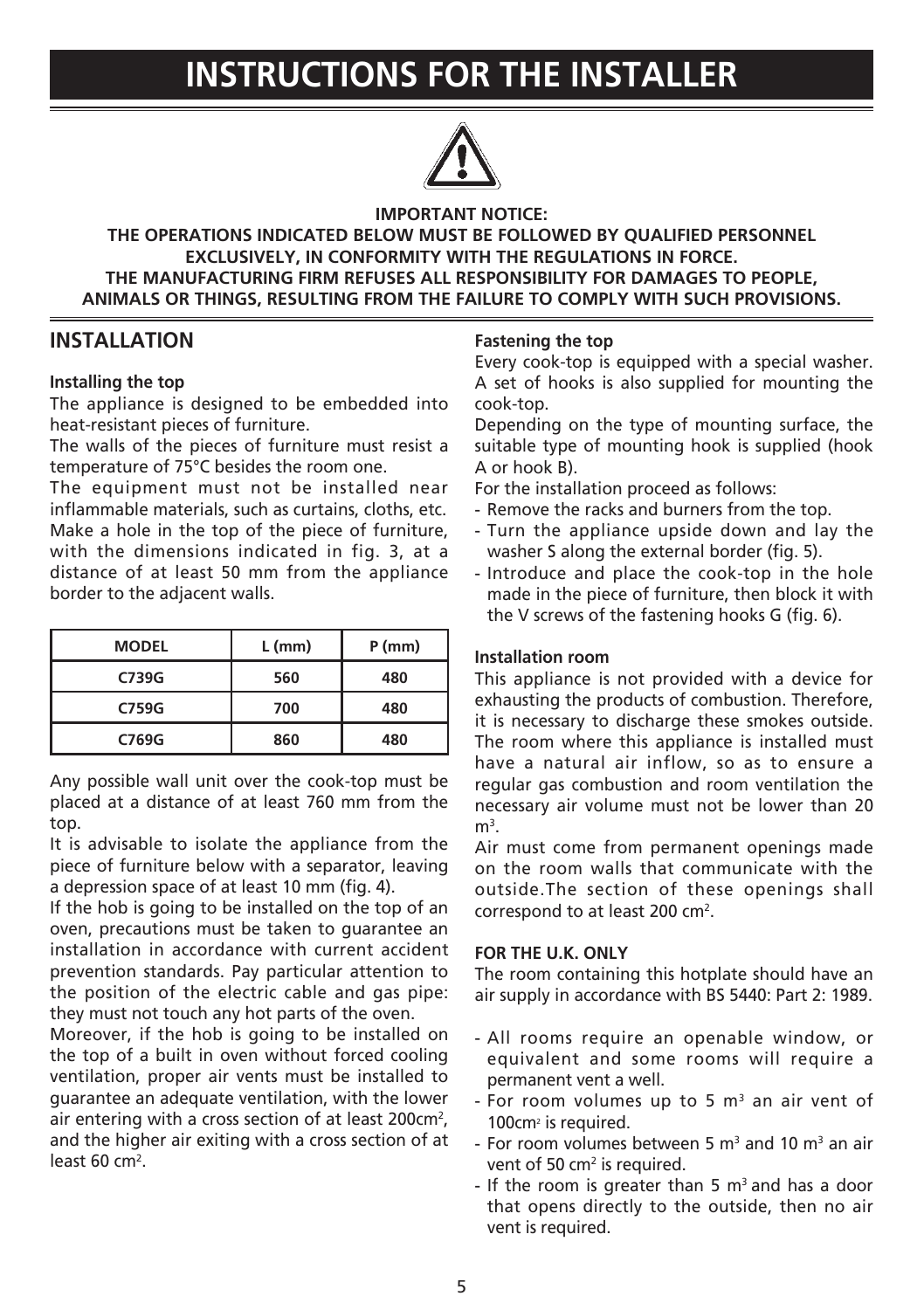## **INSTRUCTIONS FOR THE INSTALLER**

If there are other fuel burning appliances in the same room BS 5440: Part 2:1989 should be consulted to determine the air vent requirements.

#### **Gas connection**

Make sure that the appliance is adjusted for the gas type available (see the label under the appliance).

Follow the instructions indicated in the chapter "gas transformations and adjustments" for the possible adaptation to different gases.

The appliance must be connected to the gas system by means of still metal pipes or fl exible steel pipes having continuous walls, in compliance with the regulations in force.

Some models are equipped with both cylindrical A and conical B connectors for gas supply (fig. 7).

Please select the type which is correct for the supply concerned.

The connection must not stress the gas ramp.

**Once the installation is over, check the connection seal with a soapy solution.**

#### **Electric connection**

The connection to the electric grid must be carried out by qualified personnel and in conformity with the regulations in force.

The voltage of the electric system must correspond to the value indicated in the label under the appliance. Make sure that the electric system is provided with an effective ground connection in compliance with the regulations and provisions of the law. **Grounding is compulsory.**

This device must be at a suitable opening distance from the contacts in order to allow the entire disconnection in case of overvoltage category III, in accordance with installation rules.

#### **GAS TRANSFORMATIONS AND ADJUSTMENTS**

#### **Replacing the nozzles**

If the equipment is adjusted for a type of gas that is different from the one available, it is necessary to replace the burner nozzles.

The choice of the nozzles to replace must be made according to the table of the "technical characteristics" as enclosed.

Act as follows:

- remove the racks and burners.
- by means of a straight spanner L, unscrew the nozzle U (fig. 8) and substitute it with the corresponding one.
- tighten the nozzle strongly.

#### **Adjusting the burners**

The lowest flame point must always be properly adjusted and the flame must remain on even if there is an abrupt shift from the maximum to the minimum position.

If this is not so, it is necessary to adjust the lowest flame point as follows:

- start the burner up;
- turn the tap up to the minimum position (small flame);
- remove the knob from the tap rod;
- introduce a flat-tip screwdriver in the hole F of the tap (fig. 9) and turn the by-pass screw up to a proper adjustment of the lowest flame point.

**As regards propane gas burners, the by-pass screw must be tightened completely.**

### **MAINTENANCE**

#### **Replacing the power supply cable**

If the power supply cable should be replaced, it is necessary to use a cable with a section of  $3x0.75$ mm<sup>2</sup>, type H05VV-F or H05RR-F, complying with the regulations in force.

The connection to the terminal board must be effected as shown in fig. 10:

| brown cable L | (phase)   |
|---------------|-----------|
| blue cable N  | (neutral) |

*green-yellow cable (ground)*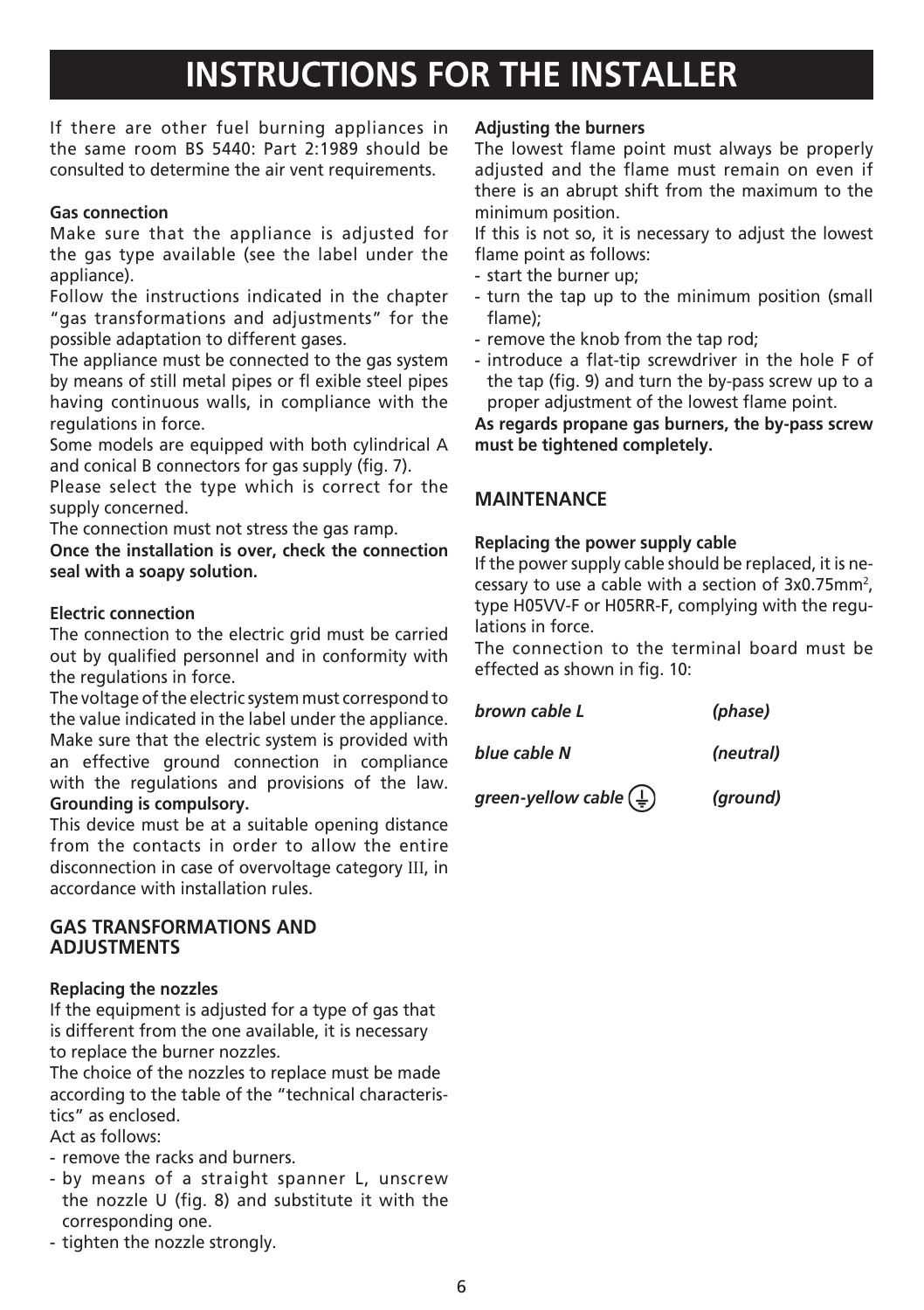